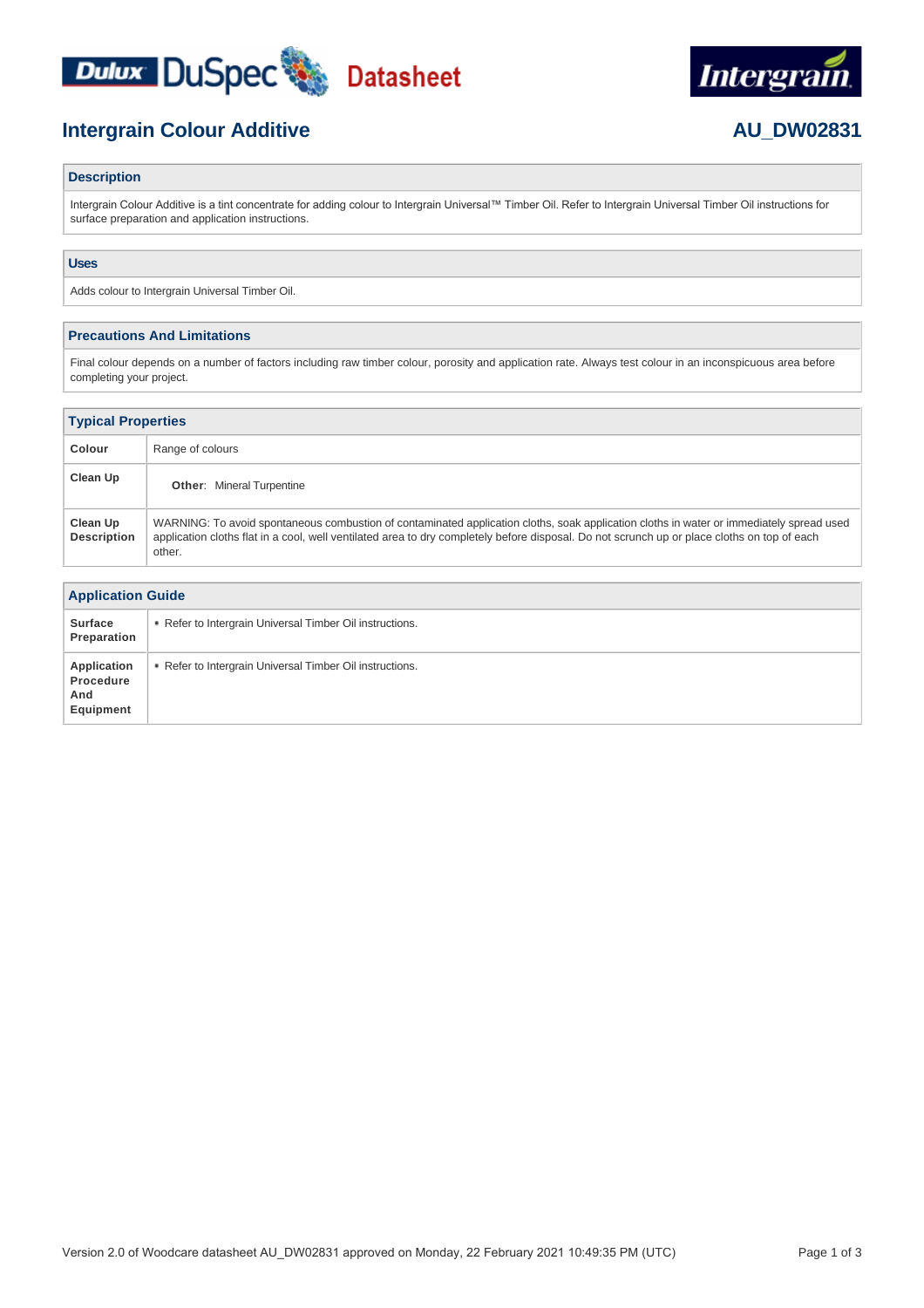# **Dulux DuSpec** Datasheet



| <b>Health And Safety</b>        |                                                                                                                                                                                                                                                                                                                                                                                                                                                                                                                                                                                                                                                                                   |                                           |                                                                                                                                                                                                                                                                                                                                                                                                                                                                                                                                                                                                                                                                                                                                                                                                                                                                                                          |  |  |
|---------------------------------|-----------------------------------------------------------------------------------------------------------------------------------------------------------------------------------------------------------------------------------------------------------------------------------------------------------------------------------------------------------------------------------------------------------------------------------------------------------------------------------------------------------------------------------------------------------------------------------------------------------------------------------------------------------------------------------|-------------------------------------------|----------------------------------------------------------------------------------------------------------------------------------------------------------------------------------------------------------------------------------------------------------------------------------------------------------------------------------------------------------------------------------------------------------------------------------------------------------------------------------------------------------------------------------------------------------------------------------------------------------------------------------------------------------------------------------------------------------------------------------------------------------------------------------------------------------------------------------------------------------------------------------------------------------|--|--|
| <b>MSDS</b><br><b>Number</b>    | DLXGHSEN003789                                                                                                                                                                                                                                                                                                                                                                                                                                                                                                                                                                                                                                                                    | <b>Using Safety</b><br><b>Precautions</b> | Flammable liquid and vapour. Causes skin irritation.<br>Causes serious eye irritation. May cause respiratory<br>irritation. May cause drowsiness or dizziness. May cause<br>damage to organs through prolonged or repeated<br>exposure. Keep out of reach of children. Read label<br>before use. Keep away from heat/sparks/open flames/hot<br>surfaces. No smoking. Keep container tightly closed.<br>Ground/bond container and receiving<br>equipment. Use explosion-proof electrical, ventilating,<br>lighting and all other equipment. Use only non-sparking<br>tools. Take precautionary measures against static<br>discharge. Do not breathe dust, fume, gas, mist, vapours<br>or spray. Wash hands, face and all exposed skin<br>thoroughly after handling. Use only outdoors or in a well-<br>ventilated area. Wear protective clothing, gloves, eye/face<br>protection and suitable respirator. |  |  |
| <b>Health</b><br><b>Effects</b> | FIRST AID: If poisoning occurs, contact a Doctor or<br>Poisons Information Centre (Phone Australia 131 126; New<br>Zealand 0800 764 766). If medical advice is needed, have<br>product container or label at hand.<br>SWALLOWED: If swallowed, do NOT induce vomiting.<br>Give a glass of water. Seek medical advice.<br>EYE: If in eyes, hold eyes open, flood with water for at<br>least 15 minutes and see a doctor.<br>SKIN: If skin contact occurs, remove contaminated clothing<br>and wash skin thoroughly. If irritation occurs seek medical<br>advice.<br>INHALED: Remove from contaminated area. Apply artificial<br>respiration if not breathing. Seek medical advice. | Flammability                              | Flammable liquid and vapour.                                                                                                                                                                                                                                                                                                                                                                                                                                                                                                                                                                                                                                                                                                                                                                                                                                                                             |  |  |
| Fire<br><b>Suppression</b>      | If material is involved in a fire use alcohol resistant foam,<br>standard foam or dry agent (carbon dioxide, dry chemical<br>powder).                                                                                                                                                                                                                                                                                                                                                                                                                                                                                                                                             | <b>Protective</b><br>Equipment            | Wear protective clothing, gloves, eye/face protection and<br>suitable respirator.                                                                                                                                                                                                                                                                                                                                                                                                                                                                                                                                                                                                                                                                                                                                                                                                                        |  |  |
| <b>Storage</b>                  | Keep out of reach of children. Keep away from<br>heat/sparks/open flames/hot surfaces. Keep container<br>tightly closed.                                                                                                                                                                                                                                                                                                                                                                                                                                                                                                                                                          | <b>Disposal</b>                           | Refer to Local Authority for disposal advice. Do not empty<br>into drains and waterways.                                                                                                                                                                                                                                                                                                                                                                                                                                                                                                                                                                                                                                                                                                                                                                                                                 |  |  |
| Other                           | Spills & Leaks: Clear area of all unprotected personnel. Slippery when spilt. Wear protective equipment. Absorb with sand or soil. Collect<br>and seal in properly labelled drums. Refer to State/Territory Land Waste Management Authority for disposal.<br>DO NOT REUSE CONTAINER.<br>SEE THE SAFETY DATA SHEET FOR ADDITIONAL INFORMATION.<br>IN A TRANSPORT EMERGENCY DIAL 000 POLICE OR FIRE BRIGADE<br>EMERGENCY INFORMATION (ALL HOURS):<br>AUST-1800 033 111; NZ-0800 734 607.<br>CONTAINS: <60% NAPHTHA, PETROLEUM, HYDROTREATED HEAVY, <30% XYLENE, <1% METHYL ETHYL KETOXIME, <1% NONANE.<br>In the case of emergency, please call 1800 033 111                        |                                           |                                                                                                                                                                                                                                                                                                                                                                                                                                                                                                                                                                                                                                                                                                                                                                                                                                                                                                          |  |  |

**Transport And Storage Shipment Name** PAINT PAINT PAINT **UN Number** 1263 **Dangerous Goods Class** 3 **Package Group** III